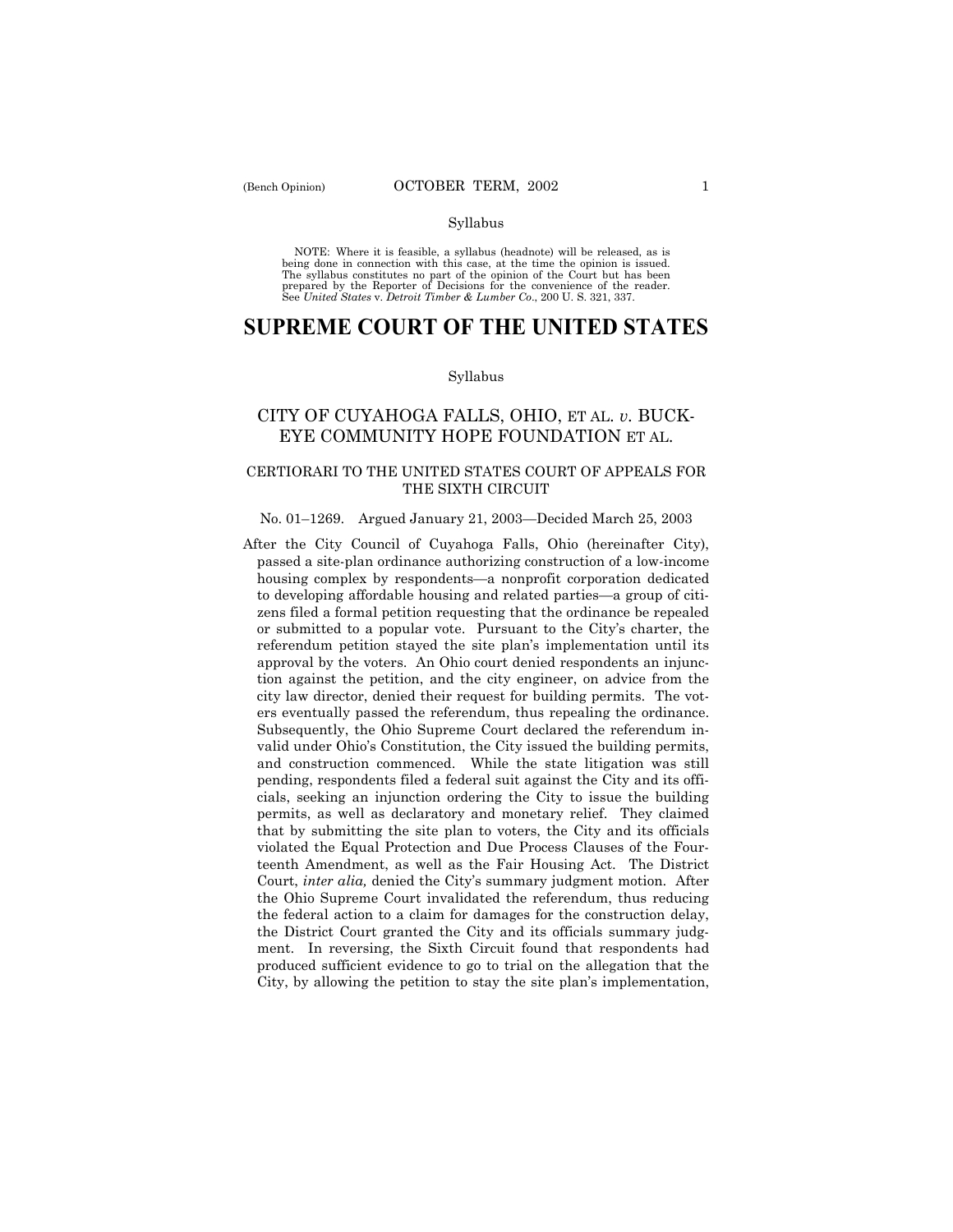### 2 CUYAHOGA FALLS *v.* BUCKEYE COMMUNITY HOPE FOUNDATION Syllabus

gave effect to the racial bias reflected in the public's opposition to the project; that respondents had stated a valid Fair Housing Act claim because the Cityís actions had a disparate impact based on race and family status; and that a genuine issue of material fact existed as to whether the City had engaged in arbitrary and irrational government conduct in violation of substantive due process.

#### *Held:*

1. Respondents have not presented an equal protection claim that can survive summary judgment. Proof of racially discriminatory intent is required to show an Equal Protection Clause violation. *Arlington Heights* v. *Metropolitan Housing Development Corp.,* 429 U. S. 252, 265. Because respondents claim injury from the referendum petitioning process, not from the referendum itself—which never went into effect—cases in which this Court has subjected enacted, discretionary measures to equal protection scrutiny and treated decisionmakers' statements as evidence of intent, see *e.g.*, *Cleburne* v. *Cleburne Living Center, Inc.,* 473 U. S. 432, 448, are inapposite. Neither of the official acts respondents challenge reflects the intent required to support equal protection liability. In submitting the referendum petition to the public, the City acted pursuant to the requirement of its charter, which sets out a facially neutral petitioning procedure, and the city engineer, in refusing to issue the permits, performed a nondiscretionary, ministerial act consistent with the City Charter. Respondents point to no evidence suggesting that these acts were themselves motivated by racial animus. While they and the Sixth Circuit cite evidence of allegedly discriminatory voter sentiment, statements made by private individuals during a citizendriven petition drive do not, in and of themselves, constitute state action for Fourteenth Amendment purposes. And respondents did not offer evidence that the private motives behind the referendum drive are fairly attributable to the state. See *Blum* v. *Yaretsky,* 457 U. S. 991, 1004. In fact, by adhering to charter procedures, city officials enabled public debate on the referendum to take place, thus advancing significant First Amendment interests. Respondents' alternate theory—that city officials acted in concert with private citizens to prevent the complex from being built because of the race and family status of the likely residents—was not addressed below and apparently was disavowed by respondents at oral argument. Moreover, respondents never articulated a cognizable legal claim on such grounds. Pp.  $5-8$ .

2. Subjecting the ordinance to the Cityís referendum process did not constitute arbitrary government conduct in violation of substantive due process. Both of respondents' due process claims lack merit. First, the city engineer's refusal to issue the building permits while